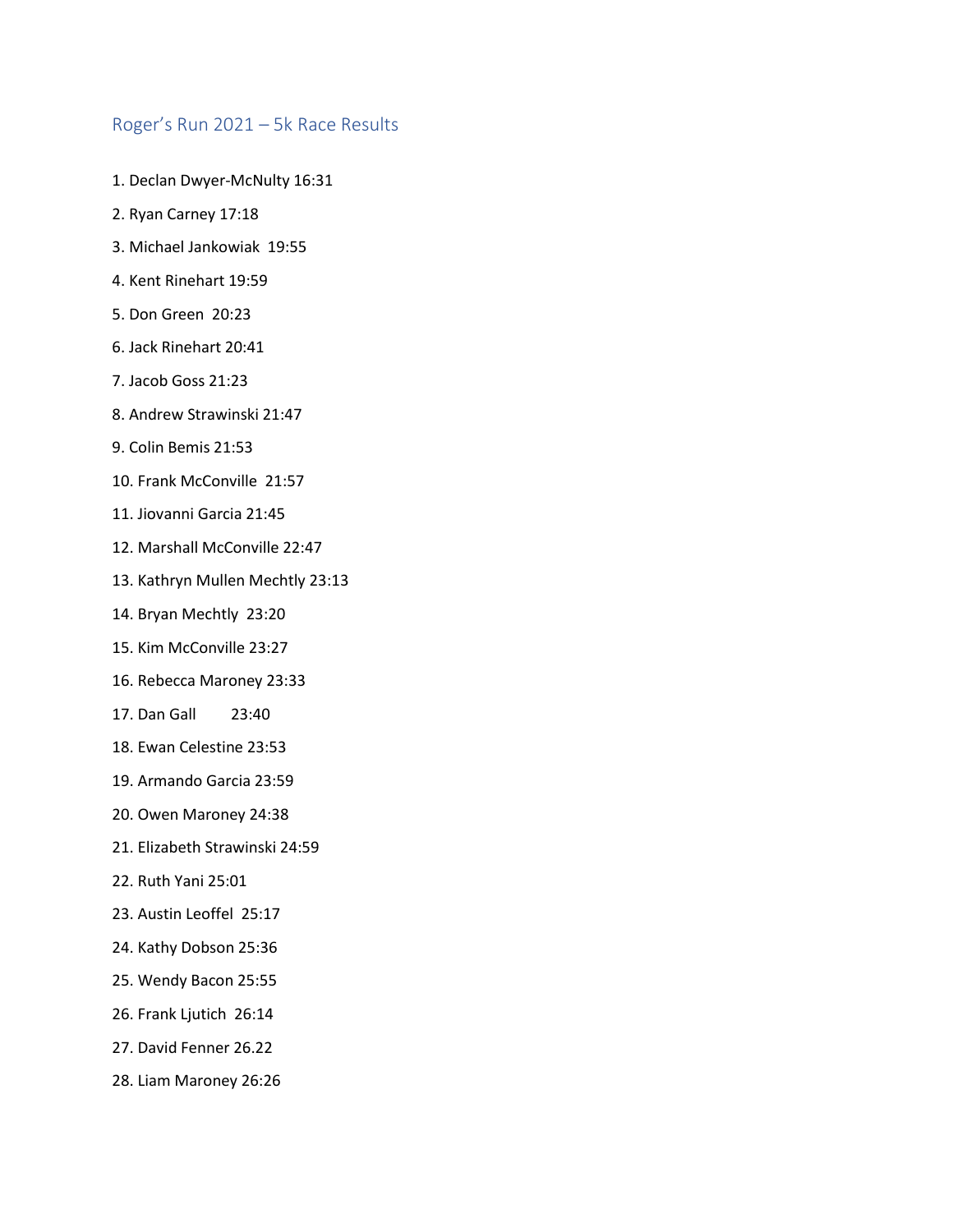- 29. Mark Maroney 26:27
- 30. Isobel Luzzi 26:29
- 31. Ellie Quinlan 26:30
- 32. Eleanor Solomon 26:43
- 33. Connie Garcia 26.45
- 34. Eric Hineman 26:54
- 35. Lizdely Garcia 26:59
- 36. Alicia Kenny 27:04
- 37. Phil Canion 27:05
- 38. Steve Schallenkamp 27:37
- 39. Mary DeNitto 27:47
- 40. Kyran Mccrudden 27:53
- 41. Mike McCrudden 27:54
- 42. Vincent Smaldone 28:00
- 43. Nicole Smaldone 28:06
- 44. Issac and Leah Feldman 28:11
- 45. Kimm Alexander 28:11
- 46. Bill Maynard 28:15
- 47. Mary Beth Perfas 28:28
- 48. Maureen Carney 28:31
- 49. Christie Oustrich 28:33
- 50. Michelle Kayden 29:02
- 51. Melissa Schultz 29:14
- 52. John Shanley 29:21
- 53. Tom Shanley 29:22
- 54. John Shanley 29:23
- 55. Rich Saulino 31:06
- 56. Rebeca Garcia 31:34
- 57. Patti O'Connor 32:13
- 58. Ashley Goss 32:18